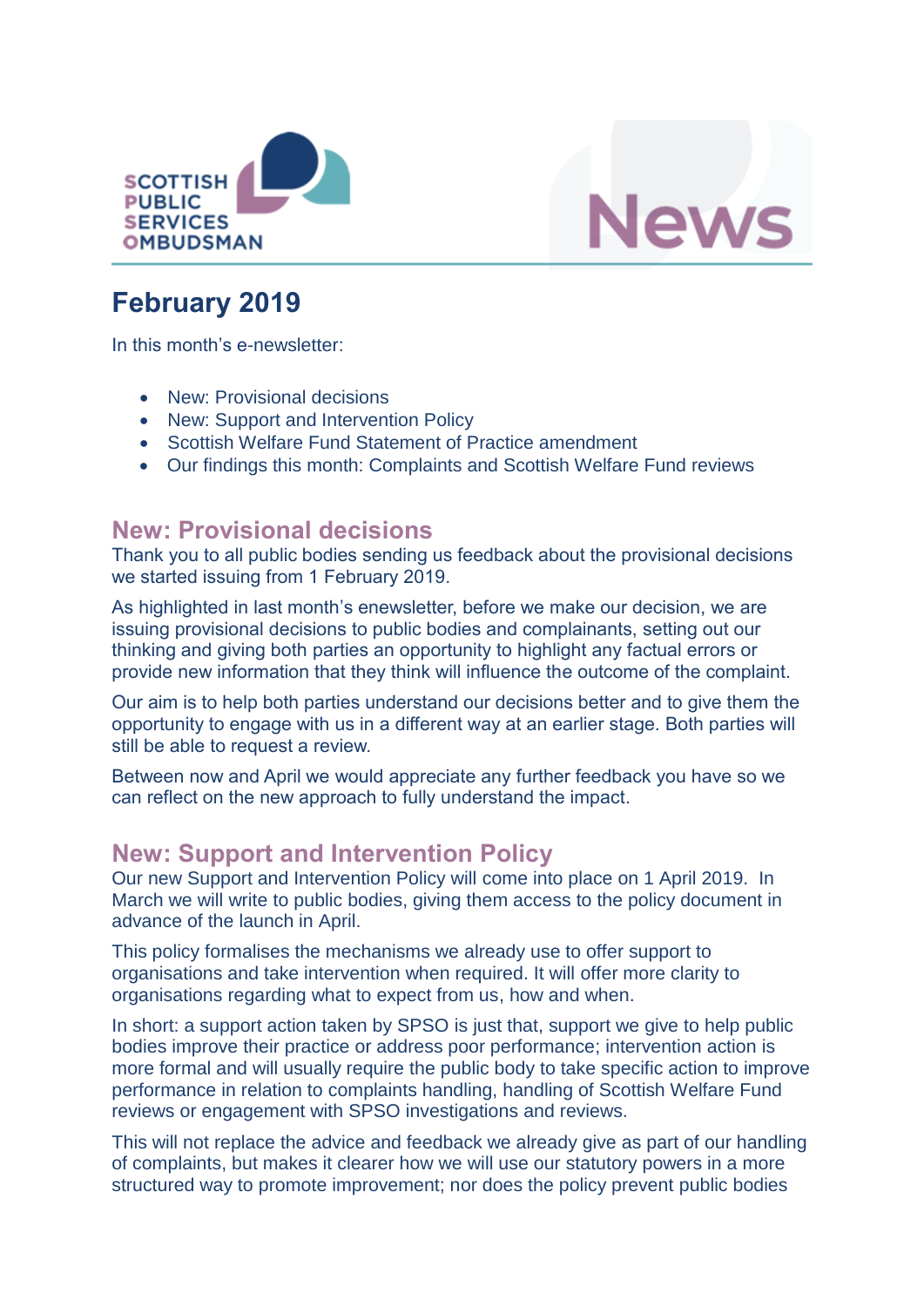asking us for help and advice as you do now. We do want you to contact us if you need help in relation to complaint handling.

The policy will be published on our website, sent to public bodies in March and be available in next month's enewsletter.

#### **Scottish Welfare Fund Statement of Practice amendment**

The Statement of Practice sets out how we consider, investigate and respond to Scottish Welfare Fund reviews. Following the introduction of the Data Protection Act 2018, we have decided to amend the language used in Section F that relates to consent. Our practice has not changed, neither has the basis on which we obtain information, the amendment is simply to reflect changes in the way consent is understood in line with Data Protection. You can find our Statement of Practice [here.](https://www.spso.org.uk/scottishwelfarefund/sites/scottishwelfarefund/files/SWF%20Statement%20of%20Practice.pdf)

## **Our findings**

**Complaints** This month we:

- are publishing 56 decision reports available [here](https://www.spso.org.uk/our-findings)
- upheld 34 complaints in full or part
- made 78 recommendations for learning and improvement

This month we are publishing at least one report about each sector under our jurisdiction, with the exception of colleges. As in most months, the majority of our reports are about the health sector. The distribution of complaints by sector for this month is represented in the chart below.